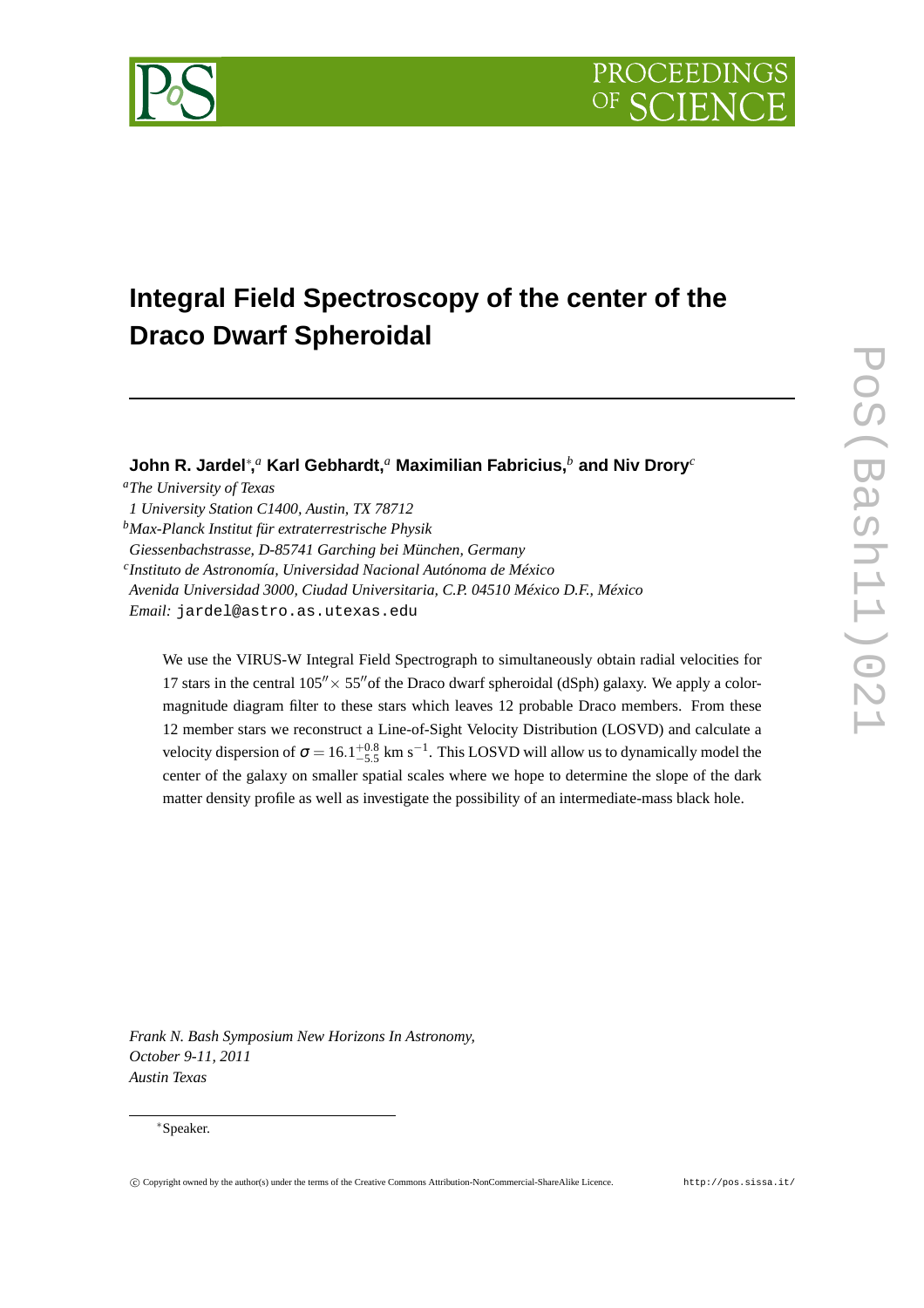## **1. Introduction**

The centers of dwarf spheroidal galaxies (dSphs) are interesting tests for the cold dark matter (CDM) model of structure formation. Since they are some of the most dark matter dominated galaxies discovered, they are believed to be relatively unaffected by the gravity of the stellar component. This makes the determination of their dark matter density profiles more straightforward than in massive galaxies, and we can compare to CDM simulations more directly. Currently, observers are finding dark matter profiles with a flat central core (e.g.  $[1]$ ;[8]) while CDM simulations predict all galaxies should have a cuspy central profile ([7]).

Obviously it is important to have kinematics that sample the inner regions of these galaxies so that observations are able to differentiate between cored and cuspy dark halos. Since the Local Group dSphs are relatively nearby, we are able to resolve individual stars and target them for spectroscopy. Multi-fiber spectroscopy (MFS) would appear to be ideally suited to this task as it allows for the simultaneous targeting of many individual stars. Indeed [12] provide the best data set available by using this technique (over 5,000 stars in four dSphs). However, one of the limitations of MFS is that it is difficult to position multiple fibers closely together. Thus, the centers of these dSphs are frequently under-sampled.

Where MFS becomes difficult, spectroscopy with Integral Field Units (IFUs) can be useful. IFUs often have a closely-packed array of fibers, and this high density of fibers allows for simultaneous observation of many stars in a dense field. The drawback to IFUs, however, is that fiber positions are fixed.

We present here observations of the central region of Draco using integral field spectroscopy. Our data are the most centrally-located velocities available for Draco. We analyze these data and calculate the line-of-sight velocity distribution (LOSVD) of stars within the central 10 pc of Draco. We plan to use these data to further constrain the slope of the dark matter density profile through orbit-based dynamical models in a later paper.

#### **2. Observations**

We use the VIRUS-W IFU ([2]) on the 2.7m Harlan J. Smith Telescope at McDonald Observatory to target the center of the Draco dSph. This IFU packs 267 fibers into its  $105'' \times 55''$  field of view with a 1/3 filling factor. Each fiber is  $3\rlap{.}''2$  in diameter on the sky. We observed in the spectral range covering roughly 4900Å to 5500Å at a resolving power of  $R = 6800$ . This region allows radial velocities to be extracted from the Mg *b* stellar absorption feature.

Our observations were taken over the first half of five nights between 2011 August 1-5. Conditions were excellent for the first four nights with good transparency, and seeing was never worse than 2′′. We took the standard array of bias, twilight flat, and arc lamp calibration images. Since most of the fibers in the IFU are on empty sky, we did not need separate sky exposures. Our science exposures consist of 57 15-minute integrations, which we later combine. Total exposure time is roughly 14 hours.

Figure 1 shows the location of the IFU overlaid on a *Hubble Space Telescope (HST)* image from [9]. Note that typical seeing at McDonald Observatory is 2′′, much larger than the *HST*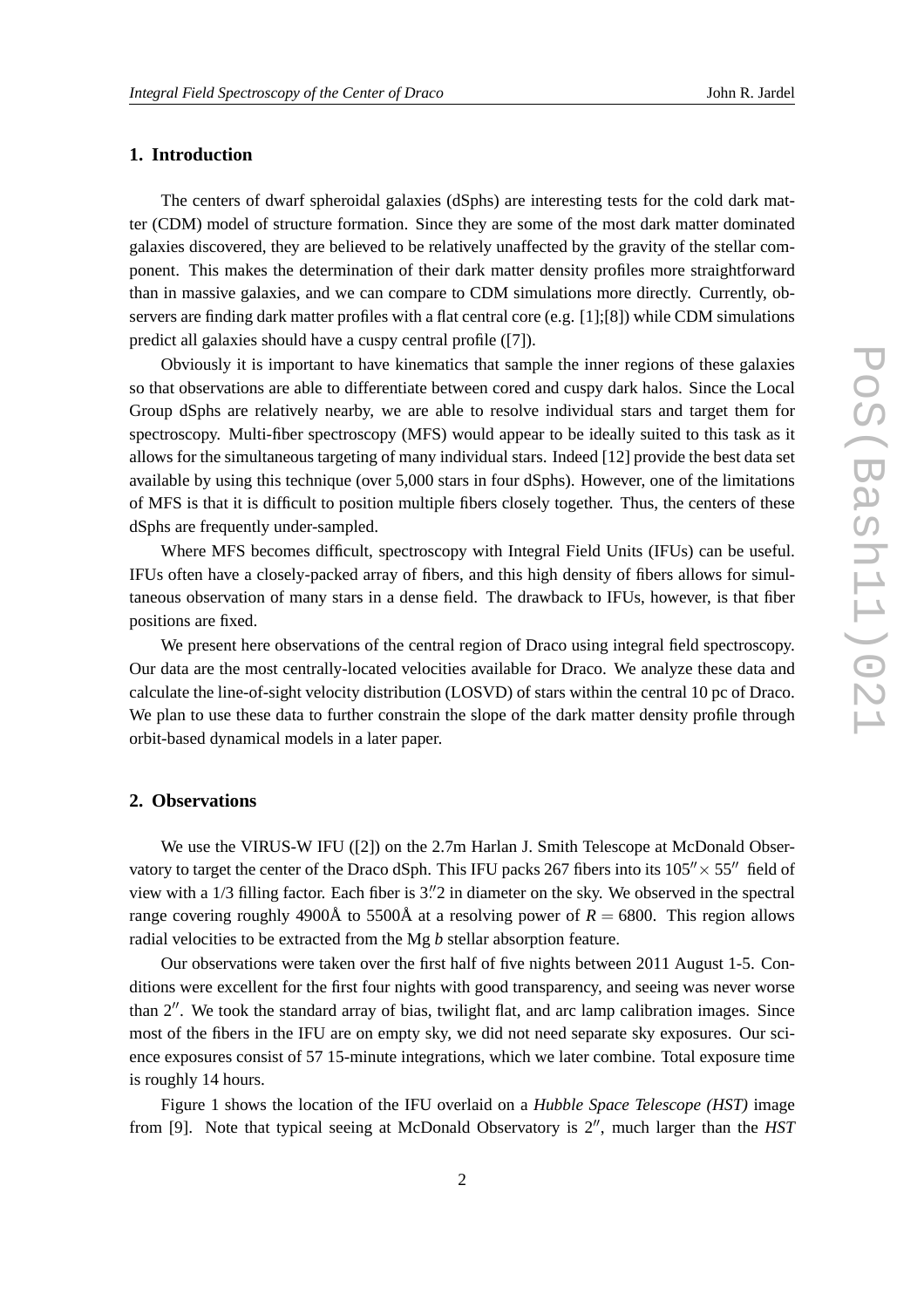

**Figure 1:** VIRUS-W IFU overlaid on top of an *HST* image from [9]. Red circles highlight fibers containing stars used in the analysis.

point-spread function. Red circles denote fibers with stars later used in the kinematic analysis. We obtained useful spectra of 17 stars with apparent magnitudes *V* < 21.

## **3. Analysis**

To extract radial velocities we use the brightest star with known velocity in the field as our velocity standard. Using the IRAF task FXCOR we cross-correlate the other 16 spectra to this standard. Since this star's heliocentric velocity is known and it is in the same field of view, we do not need to further correct for heliocentric motion.

To determine membership, we place the 17 observed stars in a color-magnitude diagram (Figure 2). Stars that lie away from the red giant branch are discarded as non-members, as are stars with velocity offsets greater than 50 km s−<sup>1</sup> from systemic velocity *Vsys*. We keep all 12 stars marked as red asterisks in Figure 2. Note that blind sigma-clipping of the velocities also results in these same 12 stars being classified as members.

We plan to study the mass profile of Draco with dynamical models (e.g.[4];[11];[5]). In order to use these 12 stars in future models we must first reconstruct the line-of-sight velocity distribution (LOSVD) of the center of the galaxy. The LOSVD is essentially a smoothed histogram of line-ofsight radial velocities for stars in a given region of the galaxy. We calculate this by using an adaptive kernel density estimate, adapted from [10] and explained in detail in [3]. We are able to estimate the 1-<sup>σ</sup> uncertainty in the LOSVD through bootstrap resamplings of the velocity data.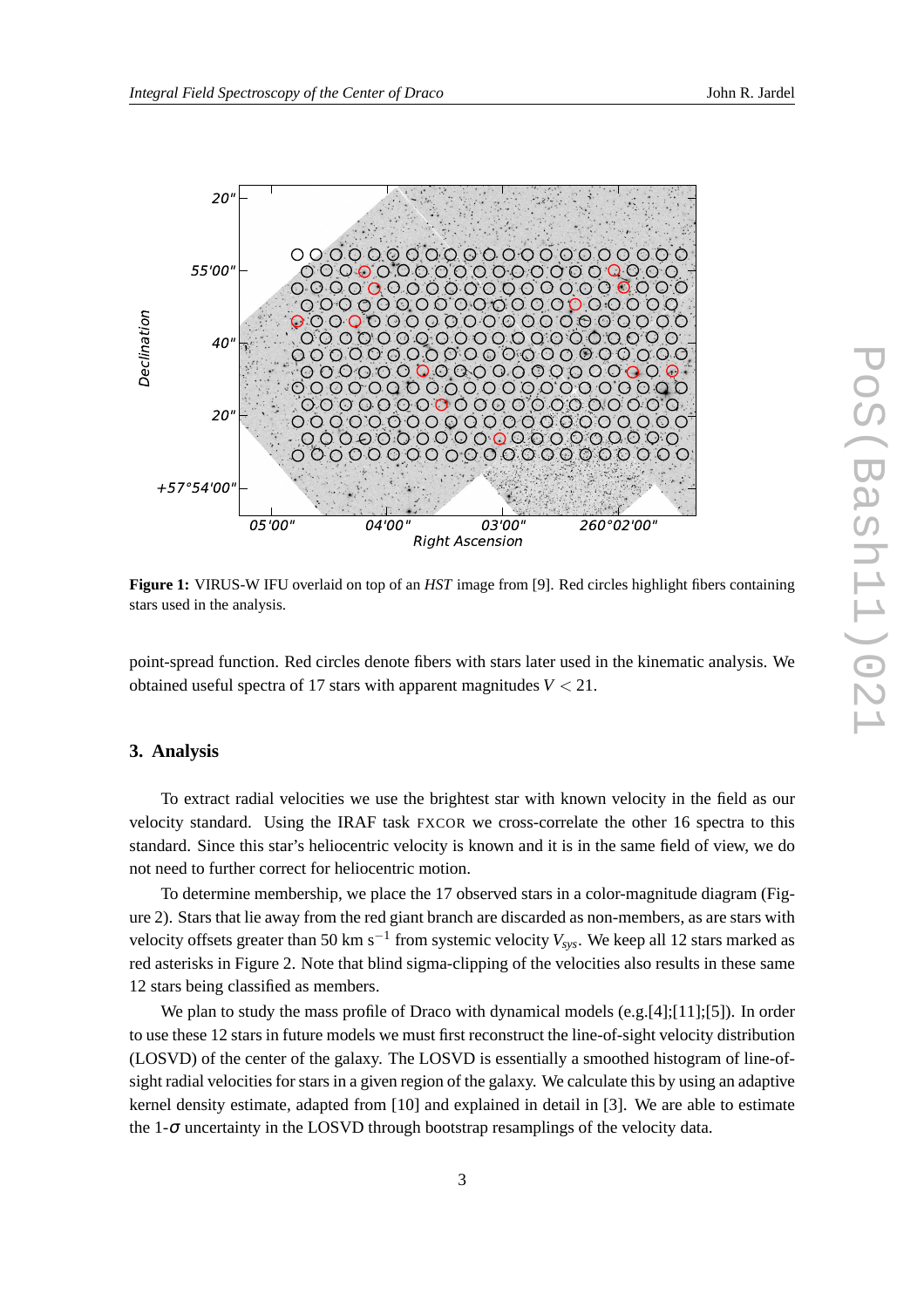

**Figure 2:** Color-magnitude diagram of Draco from *HST* photometry ([9]). Colored asterisks are stars we observe, coded according to their offset from Draco's systemic velocity *Vsys*.

## **4. Results**

Figure 3 shows the LOSVD we calculate for the center of Draco. The stars in this LOSVD are orbiting at projected radii between 2 and 20 pc. We can fit Gauss-Hermite moments to the LOSVD and measure the mean velocity  $V = 3.8^{+3.4}_{-7.3}$  km s<sup>-1</sup> and velocity dispersion  $\sigma = 16.1^{+0.8}_{-5.5}$  km s<sup>-1</sup>. The higher order moments are consistent with zero. This LOSVD will be an important kinematic constraint in future models of the galaxy where we will investigate its dark matter content at small radii.

We conclude that integral field spectroscopy is indeed complementary to multi-fiber spectroscopy, and is particularly suited to studying the centers of dwarf galaxies where individual stars are resolved. We were able to extract kinematics for 17 stars with magnitudes  $20 < V < 21$  in 14 hours of observing time on a 2.7-meter telescope. Obviously, larger telescopes with multi-object spectrographs are ideal, as slit masks are usually able to be positioned more easily. However, IFUs such as VIRUS-W can provide a low-cost alternative.